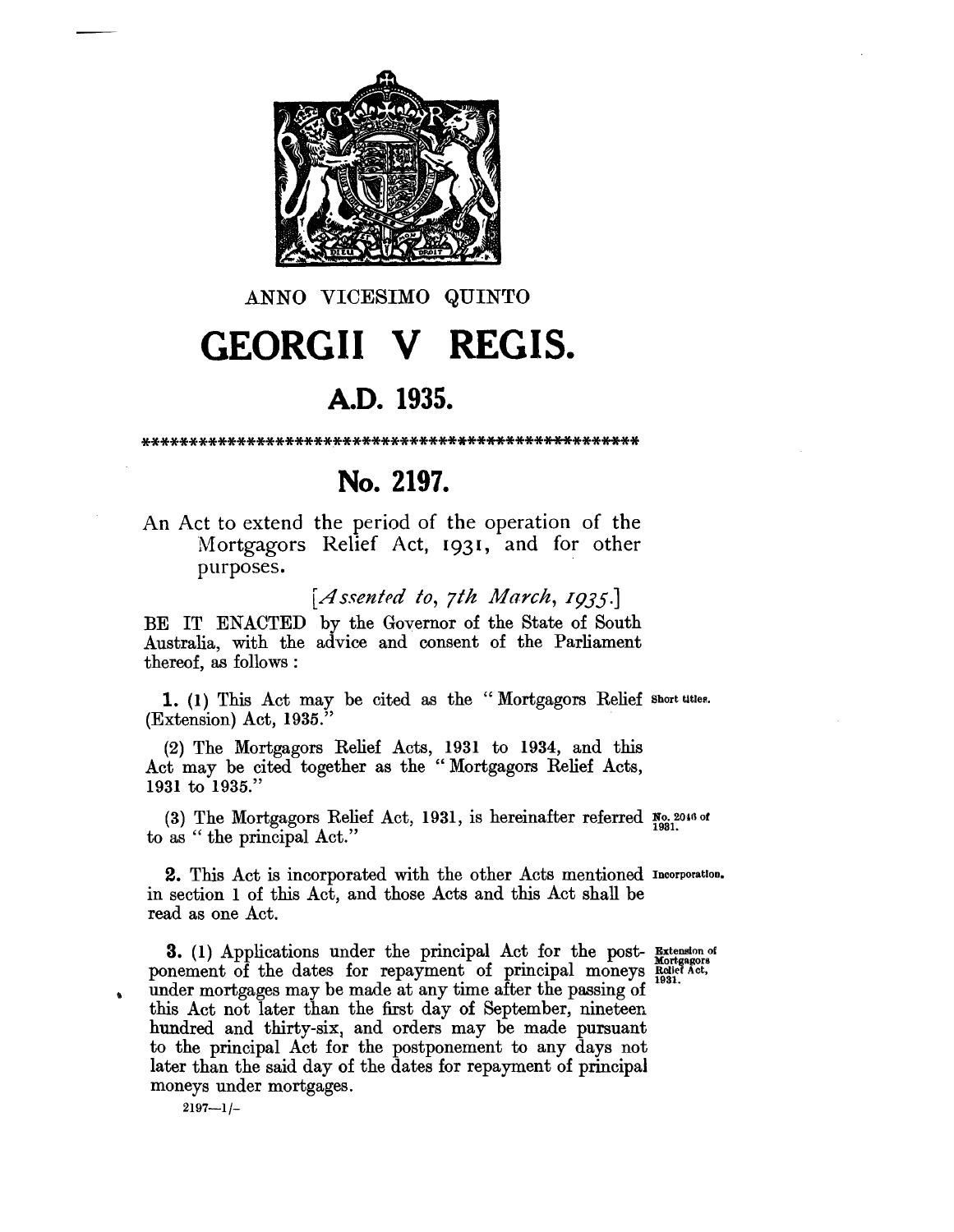*Mortgagors Relief (Extension) Act.-1935.* 

(2) For the purposes of giving effect to this section the principal Act is amended in manner following :-

- I. Section 5 of the principal Act (as amended by section 2 of the Mortgagors Relief (Extension) Act, 1933, and section 3 of the Mortgagors Relief (Extension) Act, 1934) is amended by striking out the words "thirty-five" wherever occurring in subsection (1) thereof and by inserting in lieu thereof in every case the word "thirty-six":
- II. Section 8 of the principal Act (as amended by section 2 of the Mortgagors Relief (Extension) Act, 1933, and section 3 of the Mortgagors Relief (Extension) Act, 1934) is amended by striking out the word "thirty-five" therein and by inserting in lieu thereof the word " thirty-six":
- III. Section 9 of the principal Act (as amended by section 2 of the Mortgagors Relief (Extension) Act, 1933, and section 3 of the Mortgagors Relief (Extension) Act, 1934) is amended by striking out the word " thirty-five" therein and by inserting in lieu thereof the word " thirty-six" :
- IV. Section 12 of the principal Act (as amended by section 2 of the Mortgagors Relief (Extension) Act, 1933, and section 3 of the Mortgagors Relief (Extension) Act, 1934) is amended by striking out the word "thirty-five" therein and by inserting in lieu thereof the word " thirty-six."

 $\mathbf{A}_{\text{ref}}^{\text{independent}}$  **4.** Subsection (5) of section 5 of the principal Act (as enacted act,  $\mathbf{B}_{\text{ref}}$ ,  $\mathbf{B}_{\text{ref}}$ ,  $\mathbf{B}_{\text{ref}}$ ,  $\mathbf{B}_{\text{ref}}$ ,  $\mathbf{B}_{\text{ref}}$ ,  $\mathbf{B}_{\text{ref}}$ ,  $\mathbf{B}_{\text{ref}}$ ,  $\mathbf{B}_{\text{ref}}$  (Extension Act, a. 5-<br> **Extension of**<br> **Extension** of<br> **Extension** of<br> **Extension** of<br> **Act, 1934** is amended so as to read as follows :—<br>  $\frac{1}{2}$ and amended by section 4 of the Mortgagors Relief (Extension)  $Act, 1934$ ) is amended so as to read as follows :--

> (5) Every order made pursuant to any application made on or before the first day of January, nineteen hundred and thirty-three, whereby the date for the repayment of any principal moneys payable under any mortgage is postponed to any date fixed in the order, shall be deemed to be an order postponing the date of the said repayment until three years after the date fixed in the order; and every order made after the first day of January, nineteen hundred and thirty-three, but before the passing of the Mortgagors Relief (Extension) Act, 1934, whereby the date for the repayment of any principal moneys payable under any mortgage is postponed to any date fixed in the order, shall be deemed to be an order postponing the date of the said repayment until two years after the date fixed in the order; and every order made after the passing of the